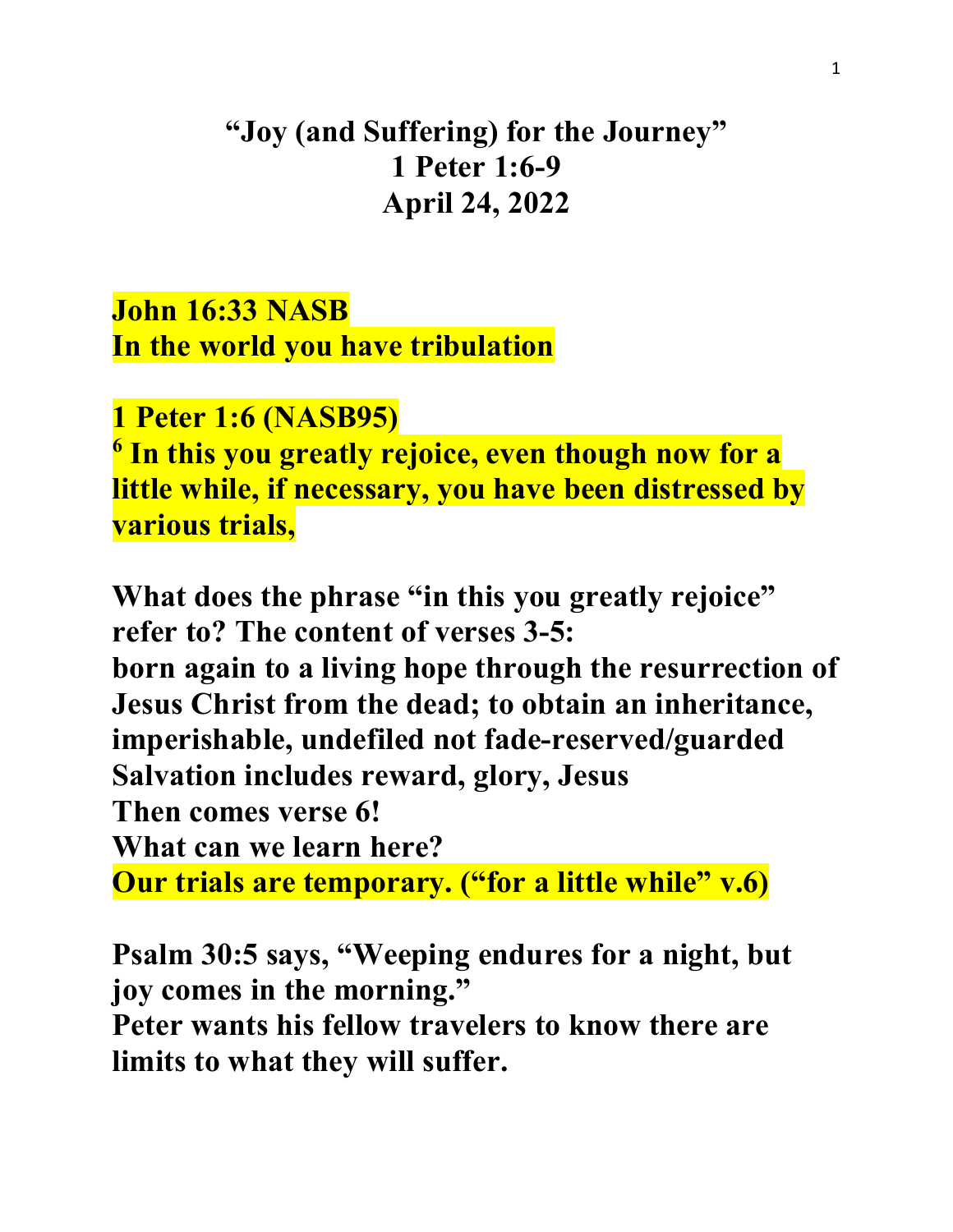## **Our trials last only "for a little while." Our joy is forever. We have a living hope!**

**1 Peter 5:10 (NASB95)** 

**<sup>10</sup> After you have suffered for a little while, the God of all grace, who called you to His eternal glory in Christ, will Himself perfect, confirm, strengthen** *and* **establish you.**

**2 Corinthians 4:17 (NASB95) momentary, light affliction First thing—our trials are temporary. The next thing we learn in this passage is that Our trials refine us. Look at what Peter says in verse 7 Temporarily we are distressed by various trials 1 Peter 1:7 (NASB95) <sup>7</sup> so that the proof of your faith,** *being* **more precious than gold which is perishable, even though tested by fire, may be found to result in praise and glory and honor at the revelation of Jesus Christ;**

**Where do pain and suffering come from?**

**Some comes from our own foolish decisions Some from just living in a fallen world Some is the discipline of the Lord who loves us**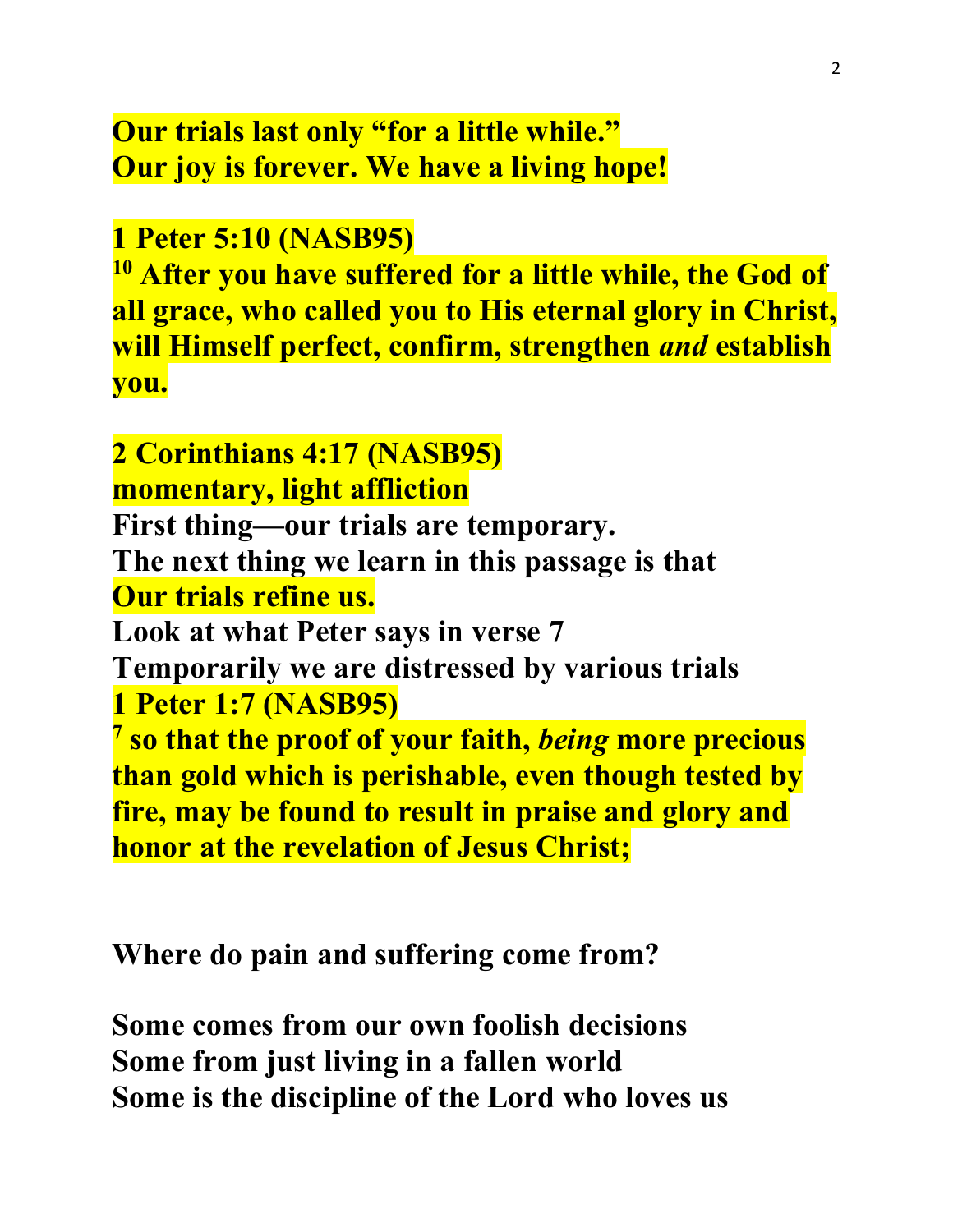**Some is testing for the ultimate strengthening of our faith. This last one is what Peter is focusing on here.**

**Our trials are temporary. Our trials refine us.**

**Our trials are not worthy to be compared with the glorious future that awaits us.**

## **1 Peter 1:8–9 (NASB95)**

**<sup>8</sup> and though you have not seen Him, you love Him, and though you do not see Him now, but believe in Him, you greatly rejoice with joy inexpressible and full of glory, 9 obtaining as the outcome of your faith the salvation of your souls.**

**For Peter, seeing is not believing. Trusting in what God has promised is. We don't live by seeing, but by hearing and trusting.**

**Paul puts it this way in Romans and Corinthians: Romans 8:18 (NASB95)** 

**<sup>18</sup> For I consider that the sufferings of this present time are not worthy to be compared with the glory that is to be revealed to us.**

**2 Corinthians 4:17 (NASB95)**